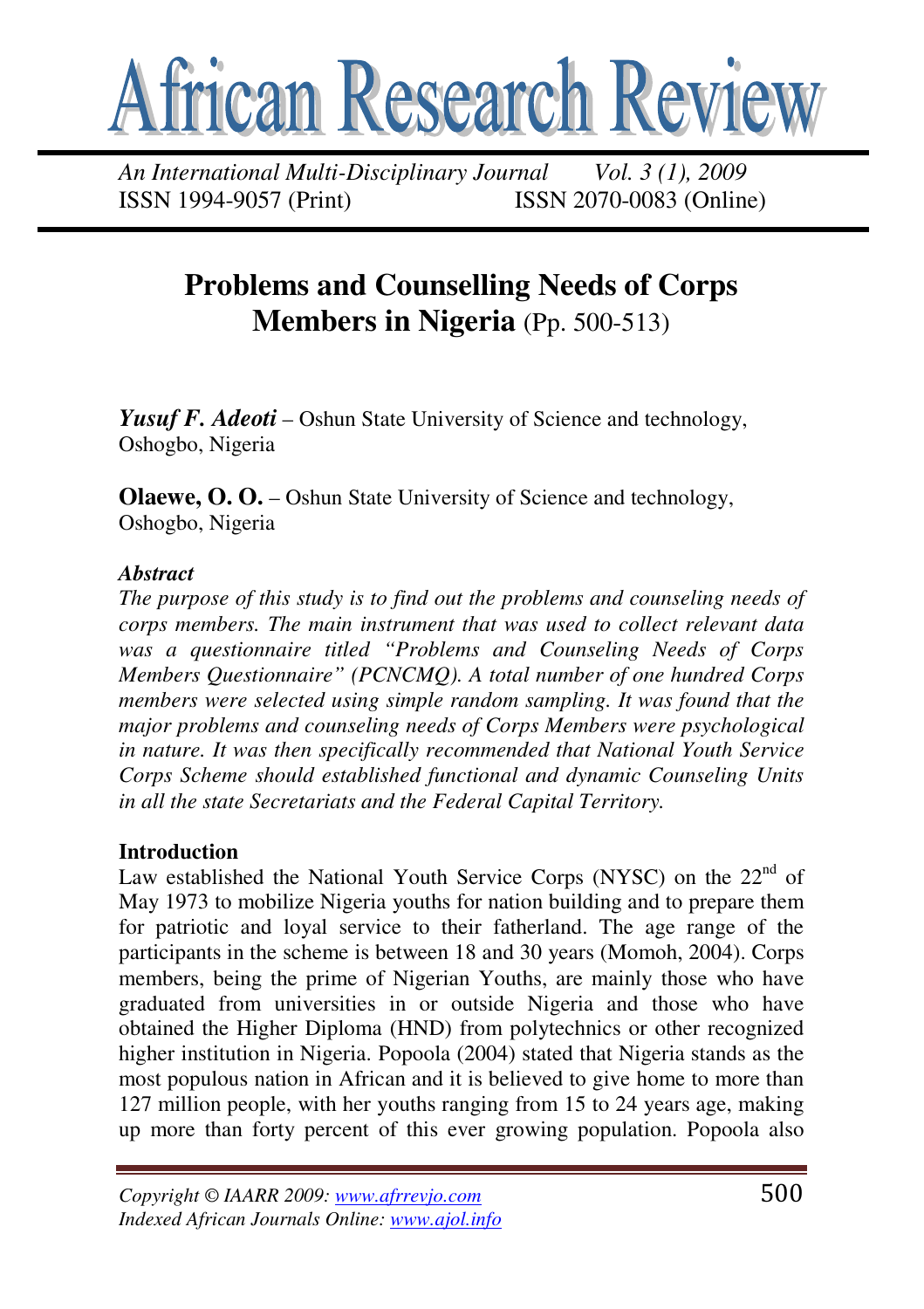noted that for every nation the bulk of the workforce is made up of young people, and Nigerian is no exception. Hence, for any meaningful development to take place in any nation, young adult must be-recognized and given their rightful place.

The definition of "Youth " and the age range of people who fall into his discrete category has been a very controversial issue in the literature. Greenwood (1992); Roundtree, Grenier and Hoffman (1993). Place this population at age 15 to 18 years while Orcutt (1984) and Warrs (1993) believe that only people age 18 to 21 years fall into this population. The controversy in literature notwithstanding, the general consensuses among most researchers about the age bracket of youth seem to lie between 14 and 18 years (Iso-Ahoha & Crowley, 1991; Slides, 1992).

Youth Corps members based on the foregoing can therefore be regarded as young adults in their early a adulthood stage which also falls within the sixth stage of Erikson's eight life psychological stages. Erikson identified two tasks of this stage (adulthood) to be intimacy and generatively. While Freud identified the needs of adulthood work. Abraham Maslow (1968,1970) described the needs of this period of life as love and belonging, which, when satisfied develop into the needs for success and esteem.

Levinson (1986) sees the period of adulthood as the period to take on the challenges of career, marriage and parenthood. The shared care of these theories is that adulthood is a time in which both social relationship and personal accomplishments take on special priority.

Erikson (1963) observed that each individual must successfully pas through a series of psychological phases, each of which is characterized by problems. At each stage, a particular crisis comes into focus, which never disappears and must be resolved sufficiently at a given stage if the individual is to cope successfully with conflicts at later stages. Partial resolution of different problems faced by the youth corps members during their service year may be responsible for the social vices that the country is witnessing (Nigeria). Among the social vices plaguing the country in which graduates (most youths) involved are drug trafficking, drug abuse, armed robbery, political thugery and violence among youth.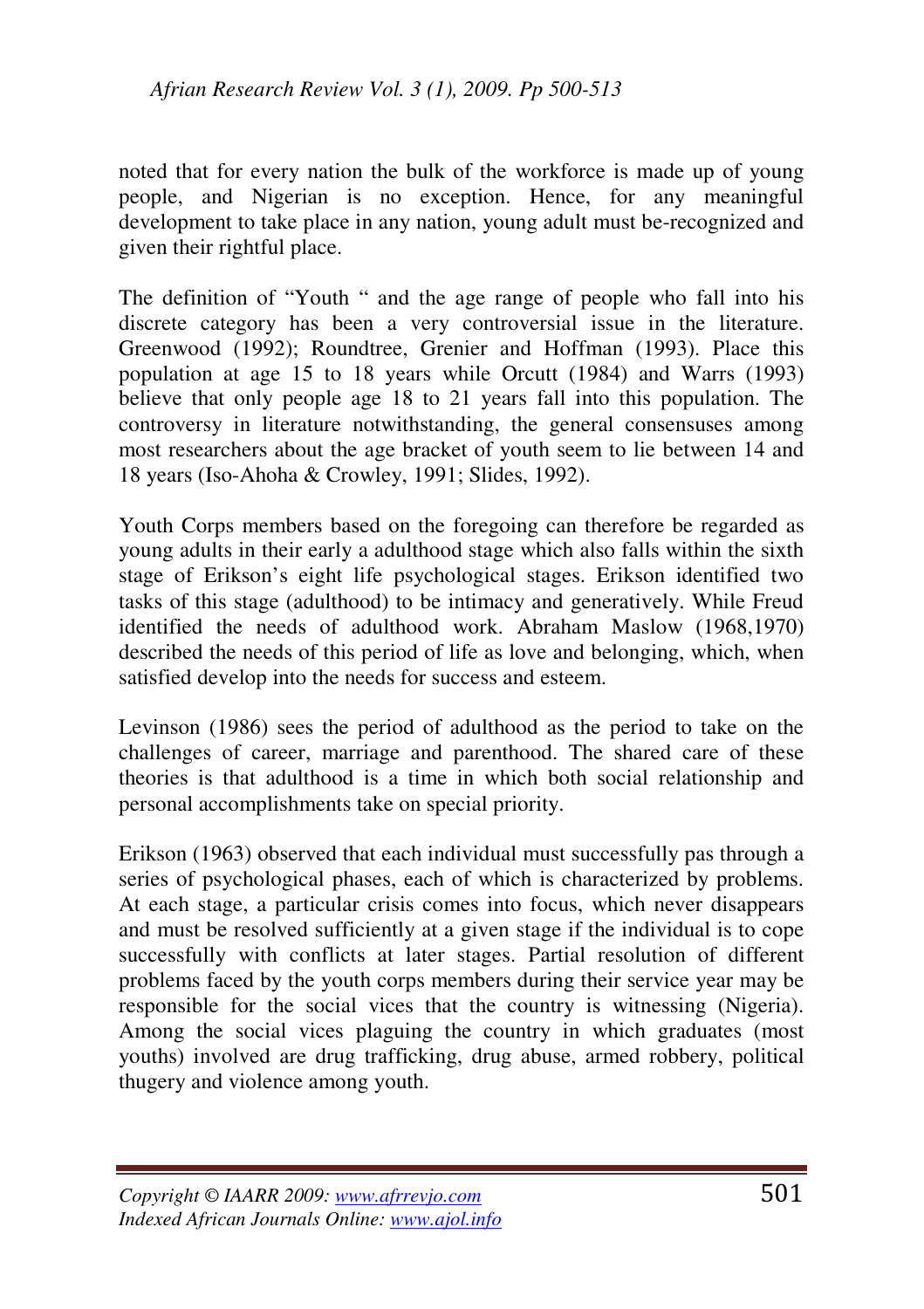Carnegie Council on Adolescent Development (1992) added that there is an increase in number of youth who engage in risky behaviour; poverty, environment degradation, unemployment, illiteracy, HIV/AIDS, violence and crime are the myriads of problems that the African youth contend with. This position is buttressed by Gerler, ciehalski, and Paker's (1990) view that today's youth are growing up in world characterized by changing family structures, AIDS, rampant substances abuse, teenage pregnancy, family and societal violence, cultural diversity, alternative lifestyle, homelessness etc. The social vices perpetuated by the Nigeria youth are source of concern to parent counselors, the government, and society at large because youths are the leaders of tomorrow and if they are not living a life of fulfillment, the future of Nigeria is shaky. In addition, the roles pf peace keeping, economic development, maintenance of good governance in West Africa sub-region and entire African countries, which Nigeria is playing an important role, will also be seriously affected. Worrisome as this situation is there is needed to find solution to problems faced by youth.

To the best of the research knowledge, most previous researcher has not focused on this category of individuals (Youth) who are entering into early adulthood with lot of challenges facing them; Corps members fall within this category. For instance, the researchers only focus on the scheme (National Youth Service Corps) achievement. Researchers like Enegwa (2000) carried out research on the achievement of the scheme, while Quardir (2001) worked on how the scheme can generate internal revenue. None of this study focused on the Youth Corps member. Whereas, youth problems cannot be solved easily and successfully without the use of effective counseling interventions beginning with assessment of their needs and problems. This study is therefore designed to provide baseline data needed by counselors and other helping professionals to formulate intervention strategies for this category of "special clients". That is the reason why this researcher seeks to find out problems and counseling needs of the youth corps members; more so that they (corps members) represent the future leadership pool in the youth segment of the nation population.

## **Theoretical Framework**

The problems & counseling needs of Corps Members, which is the focus of this paper, is well grounded in Erick Erikson theory of developmental stages of human life. Erick Erikson (1963) built on Freud's ideas and extended his theory by stressing the psychosocial aspects of development Erickson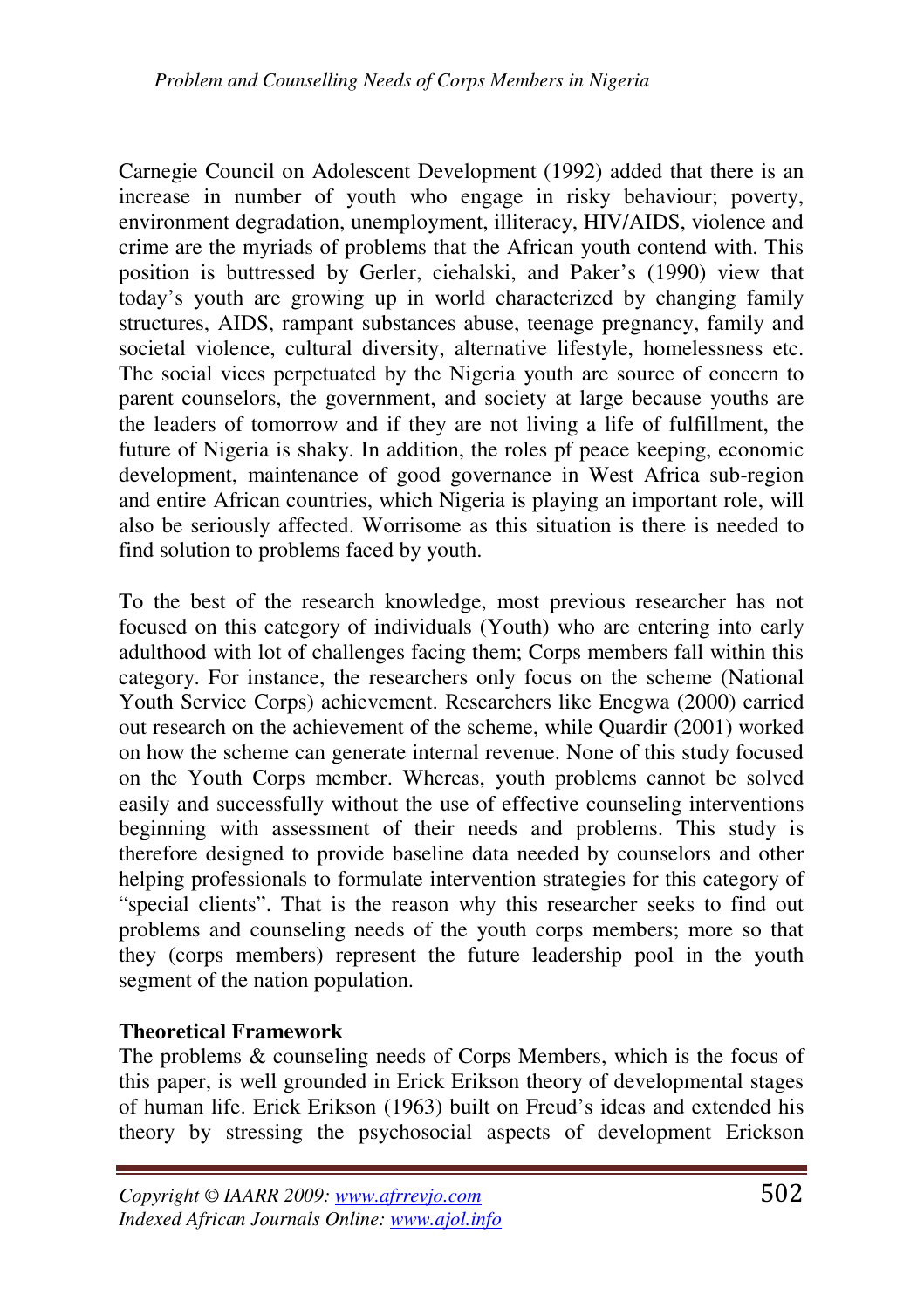theories of development stage of human being beyond early childhood. Erickson's theory of development holds that psychosexual and psychosocial growth takes places together. He described development in terms of the entire life span, divided by specific crises to be resolved. Erickson divided human life span into eight psychological stages as presented in table 1.

## **Levinson classification of Adulthood**

Levinson classified transition to early adulthood as beginning sometime between the ages of 17 and 22. For most individuals, early adulthood consists of three brief stage; (i) the entry to early adulthood lasts until approximately age 28; (ii) The age 30 transition period (28-33) is a time of re-evaluating one's start into adult life; and (iii) the culmination of early adulthood is a time of working hard towards one's goals. In general, the stage of early adulthood is a demanding one. The expectations are high, and the young adult often takes on the challenges of career, marriage and parenthood this period.

By the classification of Erikson and Levison, corps members fall with the stage of early adulthood because most of them graduate in their twenties and are able to meet the cut-off age limit of 30 stipulated for Nation service. The vast majority of the youth corps members' exhibit behaviour traits similar to those of adolescent, as specified by theories of Erickson and Levison.

## **Research Questions**

The study seeks to provide answers to the following research questions:

- (i) What are the major problems and cousellling needs of corps members serving in Osun State?
- (ii) Is there any difference between the problems of male and female corps members?
- (iii) Is there any significant difference between the couselling need of male and female youth Corps members?
- (iv) Is there any significant difference between the problems of youth corps member of different age group?
- (v) Is there any significant difference between the couselling needs of youth corps member of different age groups?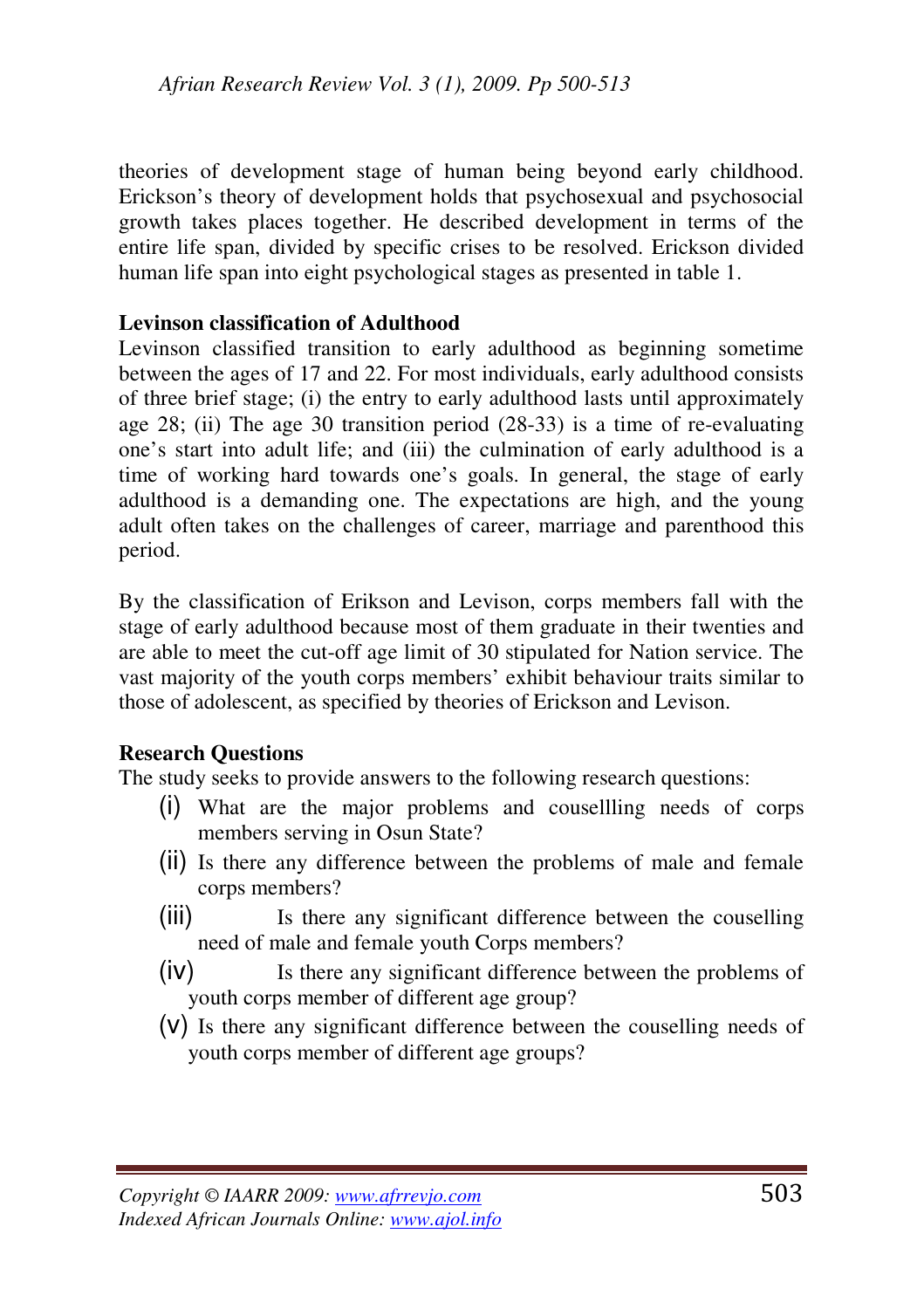# **Methodology**

The research design adopted for this study is the survey research type. Survey research design enables a research to obtain necessary information on the variables from a representing sample of the population in order to describe situations, as they exist. Simple random sample technique was employed to select the sample for the study. The sample consisted of 100 corps members from a population of 1,500 youth corps members in Osun State during the 2007/08-service year.

The instrument used to obtain relevant data for this study is a questionnaire titled "Problems and Couselling Needs of Corps Members" (PCNCM). The researcher developed it after a careful review of relevant literature.

The questionnaires contain 50 items designed to find out problems and Counseling Needs of Corps Members. It was grouped into four sections. Section A contains items on personal data; section B deals with problems of corps members respondents are required to indicate their preferences using it is True of Me (TM); sometimes True of Me (STM); Not True of Me (NTM); section C deals with the counseling needs of corps members and they are expected to tick (-) Strongly Agree (SA), Agree (A), Disagree (D) or strongly Disagree (SD); section d is for free responses where corps members are expected to make statements to specific questions raised

Content validity was used for validating the PCNCM. In order to establish the validity of this measure, the instrument was given to five experts in the department of Guidance and Counseling and based on their comments; some items were modified while some were removed. In the final form of the instrument, they all agreed that it covered the domain of interest.

The reliability of PCNCM was established with the use of the test-retest reliability procedure. The instrument was administered twice to 40 randomly selected corps members, who are not part of the study, with an interval of four weeks. The two scores from the sample were correlated using Pearson's Product Moment Correlation Formula. A correlation co-efficient of 0.74 was obtained. This co-efficient was adjudged high enough for the instrument to be used for this study.

The data collected were analyzed using the following statistical methods:-

- 1. Analysis and Variance (ANOVA)
- 2. The t-test Statistics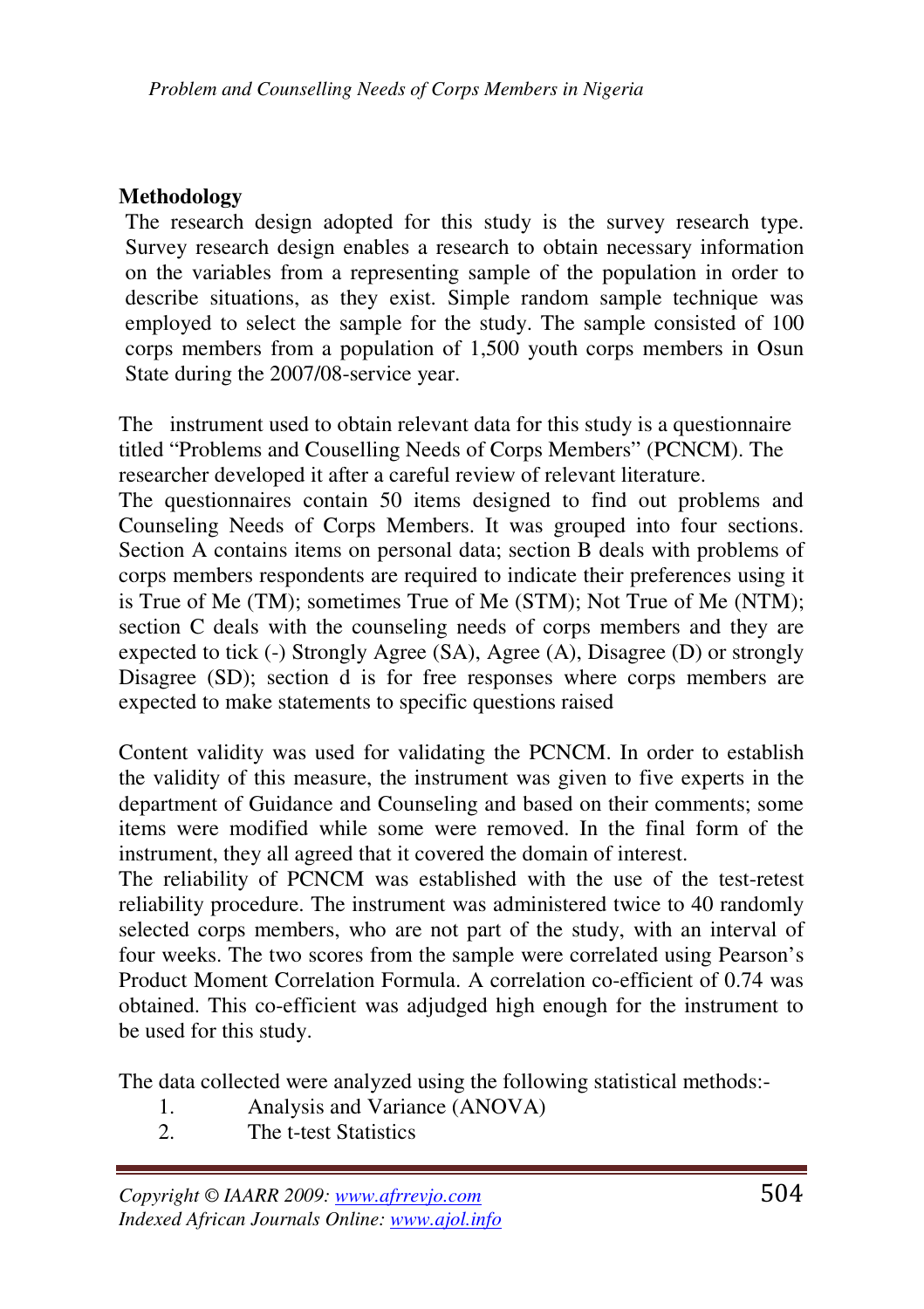# **Results**

This section presents the results of the analysis of data that were collected from the investigation based on the questions raised for the study.

Table 2 shows that psychological problem is the major problem affecting corps members, followed by financial problem, religious and social problems, health problem ranked fifth.

Table 3 shows the major counseling needs of corps members are psychological needs followed by health needs. Financial need is the least among other needs.

The result on table 4 indicates that the calculated t-value of 1.01 is less than the critical t-value of 2.00, therefore, there is no significant difference in the problems of male and female youth corps. That is corps members are not different in the problems encountered.

It can be seen from table 5 that the calculated t-value of 0.25 is lower than critical t-value of 2.00. The findings of the study show that both male and female corps members are not different in there counseling needs.

The result on table 6 indicates that youth corps members of different age groups have similar problems. This is because the calculated t-value of 0.40 is less than the critical t-value of 2.37.

The result on table7 shows that critical F-value at 99 degree of freedom (df) at 0.05 level of significance is 2.37 while the calculated F-value is 0.39. This implies that there is no significant difference in the counseling needs of corps members of different age groups.

## **Discussion**

The result of this study is clearly indicative that major problems and counseling needs of corps members are psychological such as: finding it difficult leaving their parents; needs to overcome fear of unknown after service. The findings confirmed that as young person experience much growth and joy; they also encounter doubt and confusion. Any life transition holds the potential for danger and growth (Krupp, 1987). The corps members' psychological problems may be due to the fact that they are in the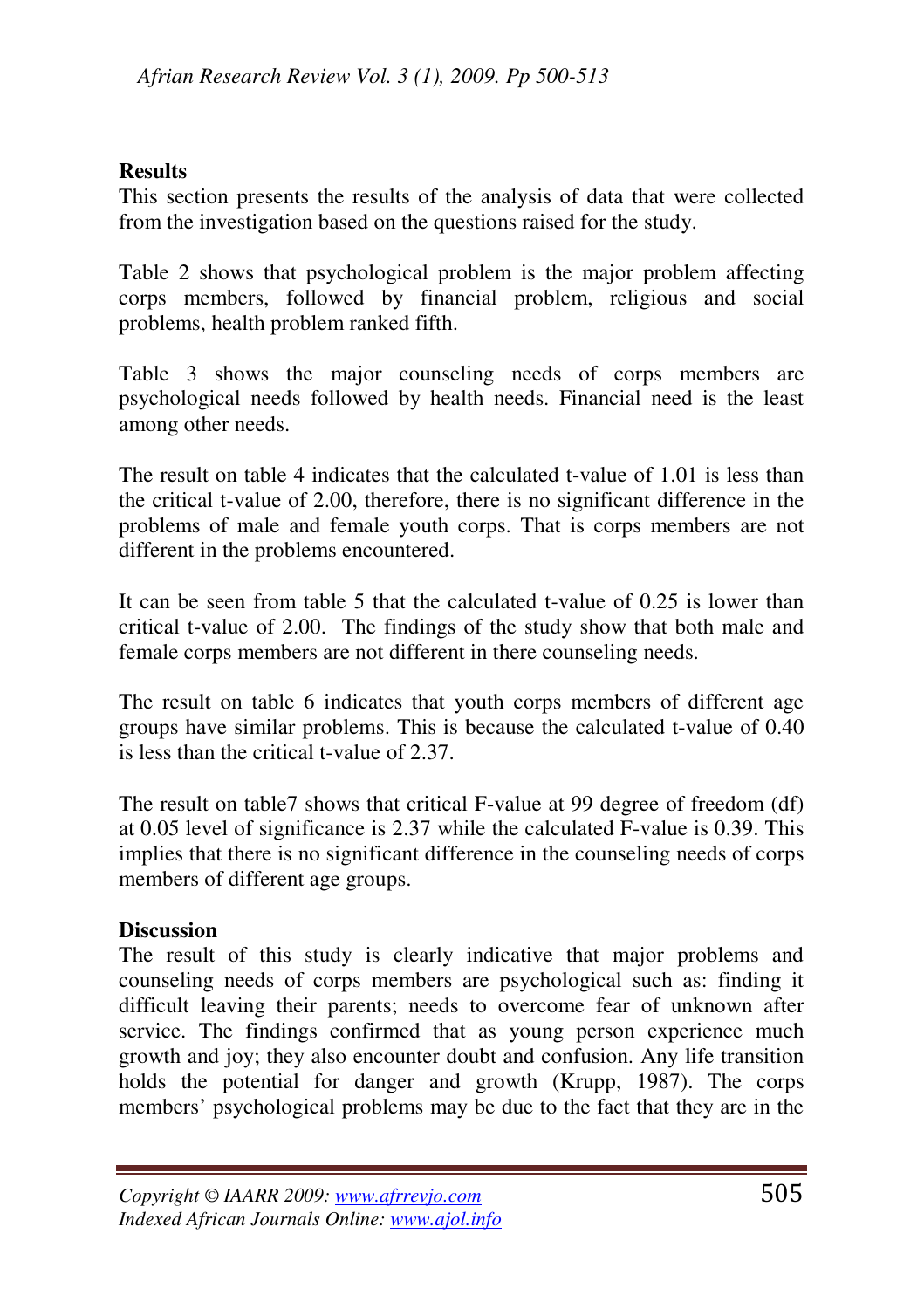period that Levinson (1986) refers to as period of entry into early adulthood (i.e. age 28 to 33).

The study has revealed that there are no significant difference in the problem and counseling needs of male and female corps members. This shows that, irrespective of their sex, corps members have similar problems and related counselling need. The finding are in support of the views of Helson and Moane (1987) and Stewart and Ostrove (1998), that gender differences in personality become muted over time, women become more assertive, confident, and independent and men become more aware of their aesthetic needs and their need for affection.

The findings of the study also revealed no difference in the problems and counseling needs of corps member of different age group. The findings are consistent with that of Schulz and Ewen (1988) who revealed that no declines occur before about 75 years in such fundamental aspect of intelligence as the ability to reason about everyday problems, and understanding mathematical concepts or to learn and remember meaningful information. The findings also support the view of Corenlius and Caspill, (1987). Steinberg (1995) an d Kaufman & others (1996) also observed that small but steady improvement occur from the 20s to the observed that components of crystallized intelligence, such as knowledge of facts and word meanings. The finding, therefore, implies that the corps members understand the concepts of the questionnaire and respond to it appropriately.

## **Implications of the Findings for Counseling Practice**

The major implication of this finding is that youth corps members are having both psychological problems and counseling needs, and counseling is one potent and effective means to solve their problems. Youth are faced with different tasks that can give them psychological problems varying from social, health, financial, and threats from society. Therefore, the youth need counseling in order to be able to cope with this situation of life.

Although, there is a counseling and Job Advisory Unit within the Inspectorate Department at the Youth Service Corps, Headquarters, Abuja, its present structure cannot take care of corps members" psychological problems. It is just a unit without a counselor; and not even replicated in any of the 36 state and federal capital territory secretariats, where these corps members could have direct access to the benefits of counseling services.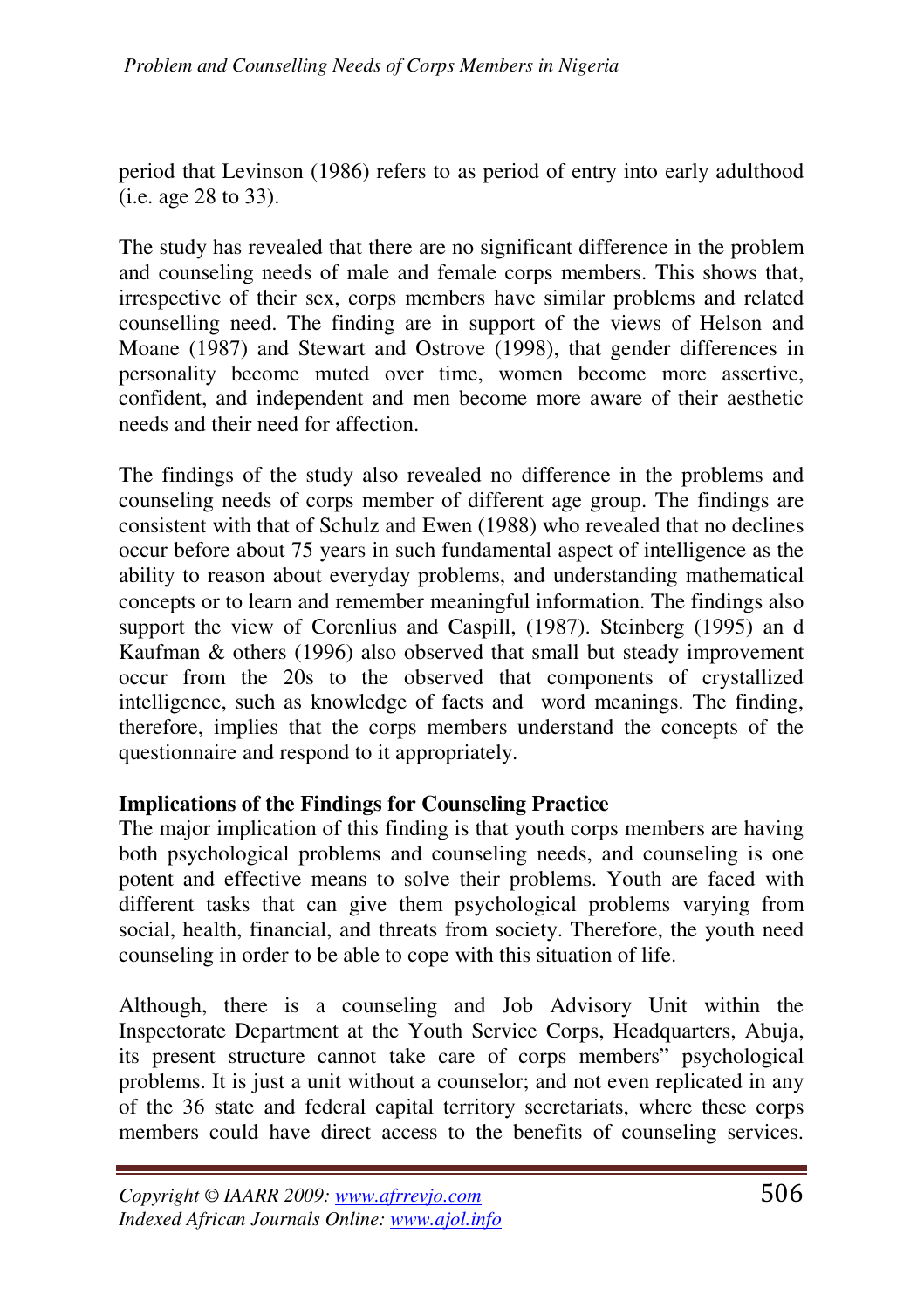There is thus a dire need for fundamental restructuring and re-engineering towards professionalism that will ensure a major overhauling of the Guidance and Counseling Department at the National Youth Service Corps Directorate Headquarters, to be expanded to all state secretariats. The counseling Association of Nigeria (CASSON) should, as a matter of urgency, take up the challenge and send out proposals to the Director-General of NYSC on the need for a dynamic Counselling Department that is more relevant to contemporary and future needs of youth corps members in Nigeria's harsh socio-economic environment. The need to employ professional counselors to man these offices should be vigorously pursued.

Counselors can attend the psychological problems of the corps members to adequate so that after the service year they can function well in the society. The issue of unemployment that has always overwhelmed youth corps members should be properly addressed and taken care of in a more professionalized way. Although lecturers from the National Directorate of Employment (NDE) usually give talks on small-scale businesses during the orientation period, its effect on the Corpers at the end of service year is usually not felt. Although a few corps members succeed in getting loans for small-scale businesses, majority of them do not known how to invest and manage the businesses. If there were professional counselors in the scheme, they would be able to give the corps members proper vocational guidance based on their aptitudes, interests and competence for effective investment. Such counselors will be able to give follow-up services to corps members after camp, from where they (corps members) can become job creators.

Counseling as a continuous process should start from secondary schools. Therefore, counselors in secondary schools should always provide effective counseling services to the adolescent in secondary schools in the area of vocational needs (career), starting from choice of subjects and placement after junior secondary schools examination, social needs, health and other areas of need. Since counseling requires follow-up, departments of Guidance and Counseling in all University in Nigeria should establish counseling centers to be able to take care of the counselling needs of their students. Many university students go about with various problems that are unattended to which often lead them into various anti-social behaviours, such as examination malpractices, cultism, and other vices. Some university students are known to offer courses that they are not interested in but accepted it because they are desperately anxious to secure admission. On getting to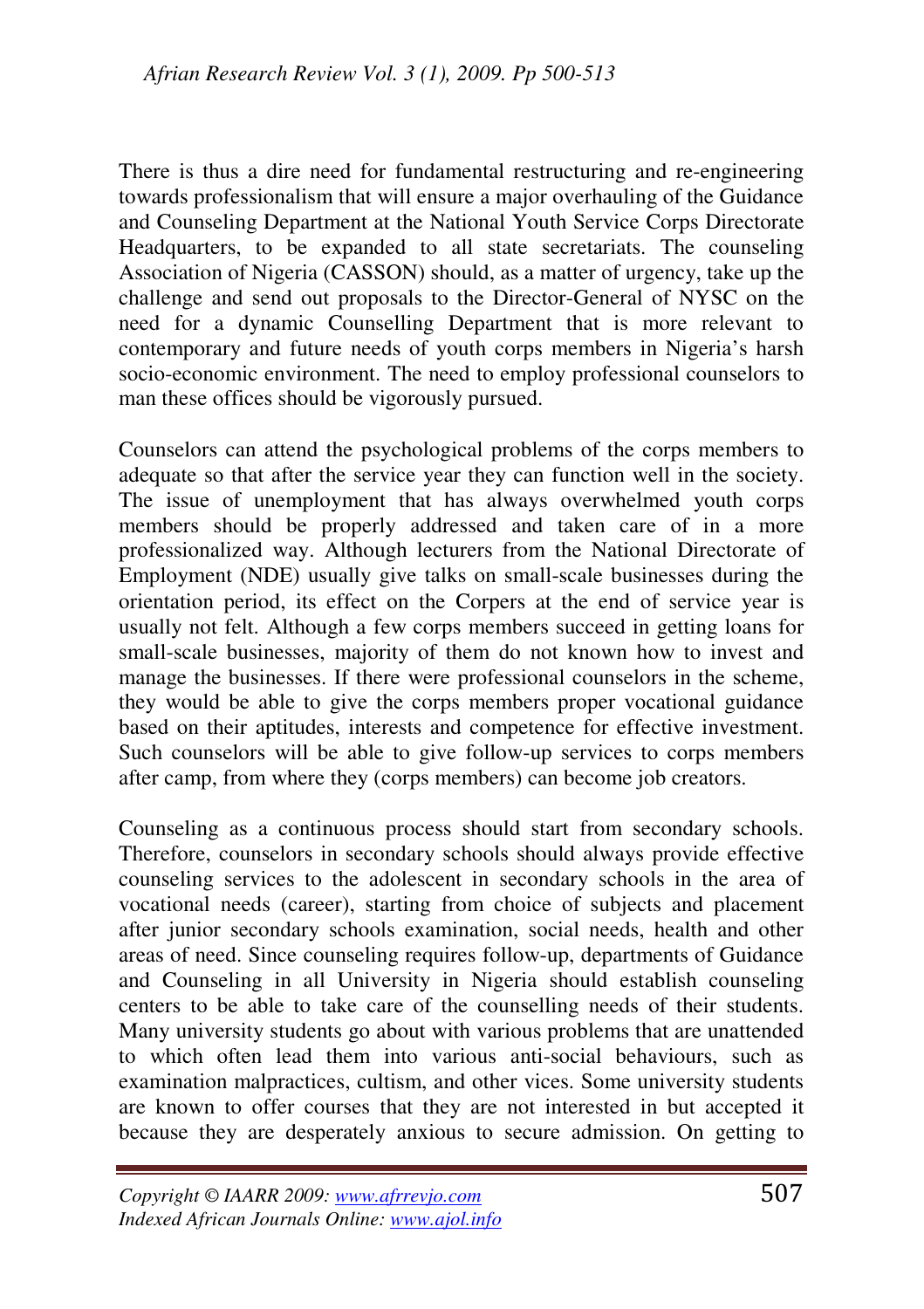school, they encounter problems and hence may be misbehaving. All these can be taken care of by the counseling centers if established in the universities and expanded to other higher institutions through the help of Federal and the state Government. If problems of the students of tertiary institutions are properly taken care of they may not be carried on to the service year or even thereafter.

The counseling Association of Nigeria (CASSON) has a role to play here. It should make stronger move for functioning counseling centers in secondary schools, establishment of functioning counseling centers in all state secretariats of the National Youth Service Corps. This will go a long way to help the society at large because it will make our youths to become more responsible, focused, productive and patriotic oriented.

## **Conclusion**

Just as changes (physical, cognitive and socio- emotional) take place in the child and adolescent, so also do changes occur in adult years? This paper has examined changes bordering on problems and counseling needs of the early adulthood stage as typified in Nigeria Youth Corps Members.

The results of this study have revealed that corps members have problems and counseling needs. The problems as revealed by the questionnaire in hierarchy of importance are psychological, health, social, religion and financial. The widespread problems and counseling needs of youth corps members as revealed by this study could be apparently due to total lack or grossly in adequate guidance and counseling service in the tertiary institutions and the seeming levity with which National Youth Service Corps (NYSC) has taken Guidance and Counseling Services.

The Counseling Association of Nigeria and Youth Service Corps Scheme not leave to chance, the issue of dealing with the problems, frustration and needs of these youth corps members who are the vanguard of greater Nigeria. Youth corps members are in the early adulthood stage and are thus more concerned with productive engagement and upward socio-economic mobility for better expression of self- actualization.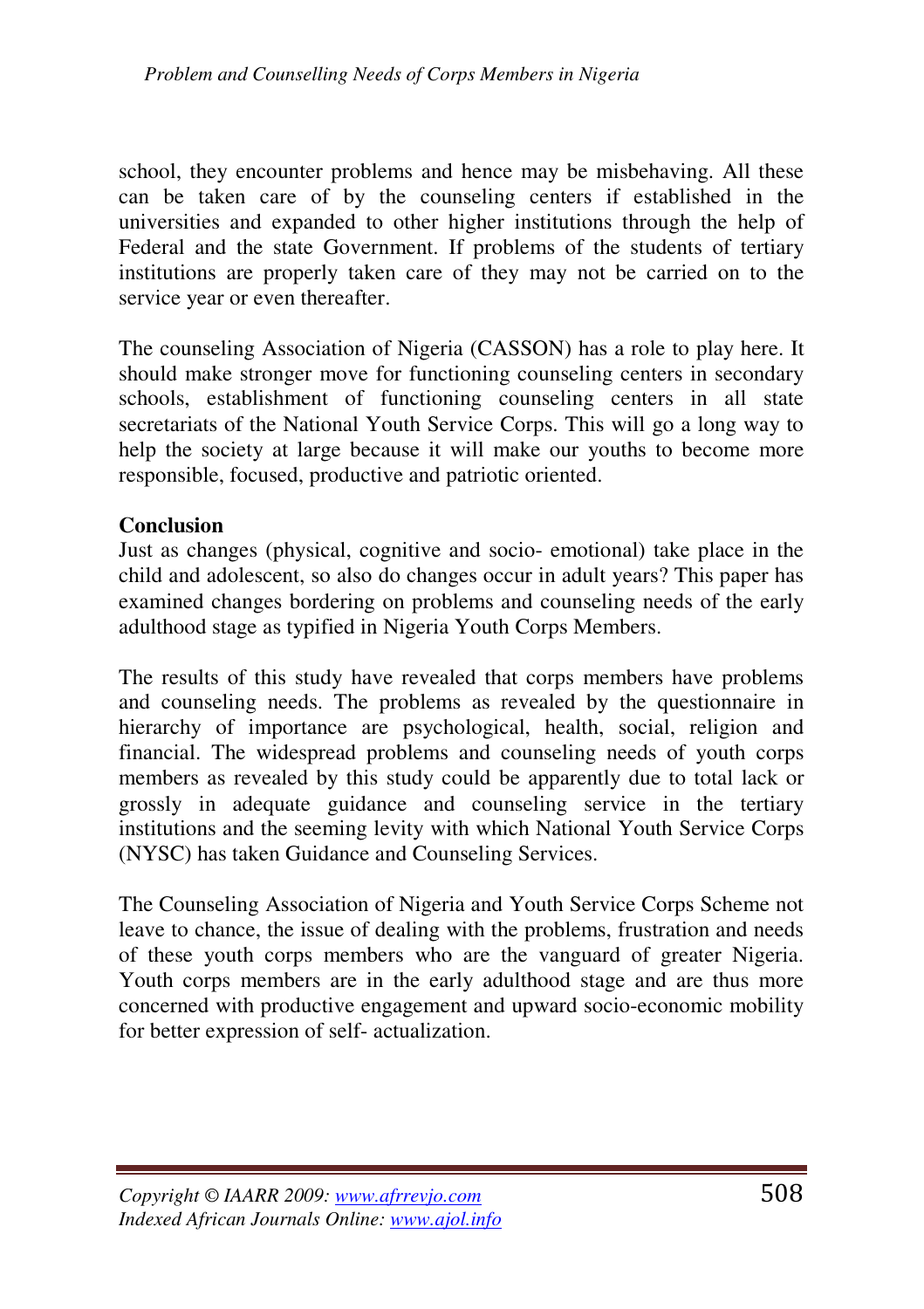## **References**

Action Health (2002). Youth empowerment. Yaba: Lagos.

- Adegoke, A.A (2003). Adolescent in Africa: Revealing the problems of teenagers in contemporary African society. Ibadan: Hadassah publishers.
- Adewunmi, J.A. (1988). Introduction to educational research techniques. Ilorin: Gbenle press Ltd.
- Bwakira C. (2002). UNICEF Abuja: E-mail: cbwakira @ unicef.Org.
- Carnegie Council on Adolescent Development (1992). A matter of time: Risk and opportunity in the non- school hours. New York: Carnegie Corporations of New York.
- Cornelius S.W. and Caspill A. (1987) Everyday problem solving in adulthood and old age psychology and aging 2, 144- 153.
- Erikson, E. (1963). Childhood and society. New York: Norton.
- Greenwood, P.W. (1992). Substance abuse, problem among high risk youth and potential interventions. Crime and Deliquescence, 38, 444- 458.
- Hassan, T. (1995) Undersantanding research in education. Lagos. Merrified Company.
- Helson, R. and Moane G. (1987). Personality change in woman form college to midlife. *Journal of personality and social psychology*, 53, 176- 186. ss
- Iso- Ahola, S.E. and Crowley, E.D. (1991). Adolescent substance abuse and leisure boredom, Journal of Leisure Research, 23, 260- 271.
- Kaufman A.S: Kaufman J.C: Chen, T.H. and Kaufman, N.L. (1996).
- Differences on six born abilities for 14 age groups between 15- 16 and 75- 94 years.*Psychological Assessment. 8,* 161-171.
- Krupp, J.A. (1987) Counseling with as increased awareness of the transition process. *Counseling for Human Development*.
- Levinson, D.J. (1986). A conception of adult development Psychologist 41, 3-13.
- Mcwhirter (1998). At- risk youth- A comprehensive response. Books/ Cole Publishing Company.
- Momoh, H.B. (2004). National service programmes and proposals: Retrieved April 13th, 2004. http://www.edu.Au/ docs/ ahugo/ nyscfirst.
- Nigeria Demographic and Health survey Federal Office of Statistics, Lagos (1992) IRD/ Marcro International, Inc: Columbia.
- Obiareri, N. (2005,). Youth unemployment: Prof urges decisive solutions. The punch P.14.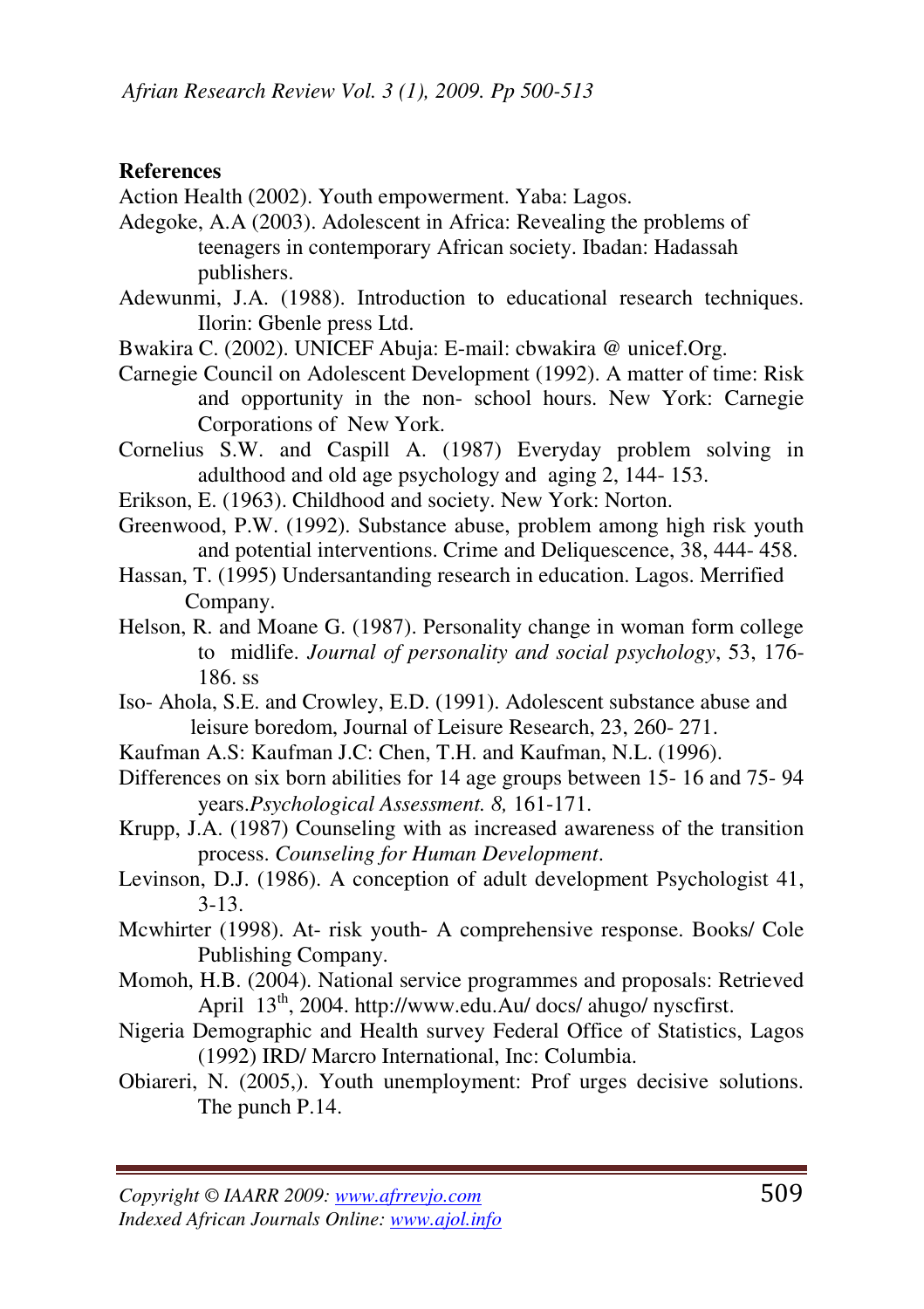Orcutt, J. D. (1984).Contrasting effects of two kinds of boredom on alcohol use. *Journal of Drug issues*, 14, 161- 173.

Popoola, E (2004). Nigeria's information Technology Youth Ambassador: Nigeria Today: Retrieved may 4<sup>th</sup>, 2004, http://Edwardpopoola.com/ 21stcenturyNigeria.Html.

- Robert, P. and Newton, P.M. (1987). Levinsonian studies of woman's adult development. Psychology and Aging.
- Round tree, G.A: Greneir C.E. and Hoffman, V.L. (1993). Parental assessment of behavioral change after children's participation in delinquency prevention programme. Journal of Offender Rehabilitation19. 113- 130.
- Schulz R. and Ewen R.B. (1988). Adult Development and aging. Mythus and emerging realities. New York: Macmillan.
- Slides E.G. (1992). Boredom, anxiety and alcohol consumption among high risk adolescent. Unpublished master's thesis University of North Carolina Grensboro.
- Steinberg, J. (1995). The graying of the senses. Journal of NIMH Research 7,32-33.
- Stewart, A.J. and Ostrove J.M. (1998). Woman's personality in middle age Gender, history and midcourse corrections. American psychologist 55, 1185- 1194.
- Warrs, M. (1993). Age, peers and delinquency. Criminology. 31 (1), 17- 40.
- World Bank (2000). Intensifying action against HIV/ AIDS in Africa: Responding to be development crisis.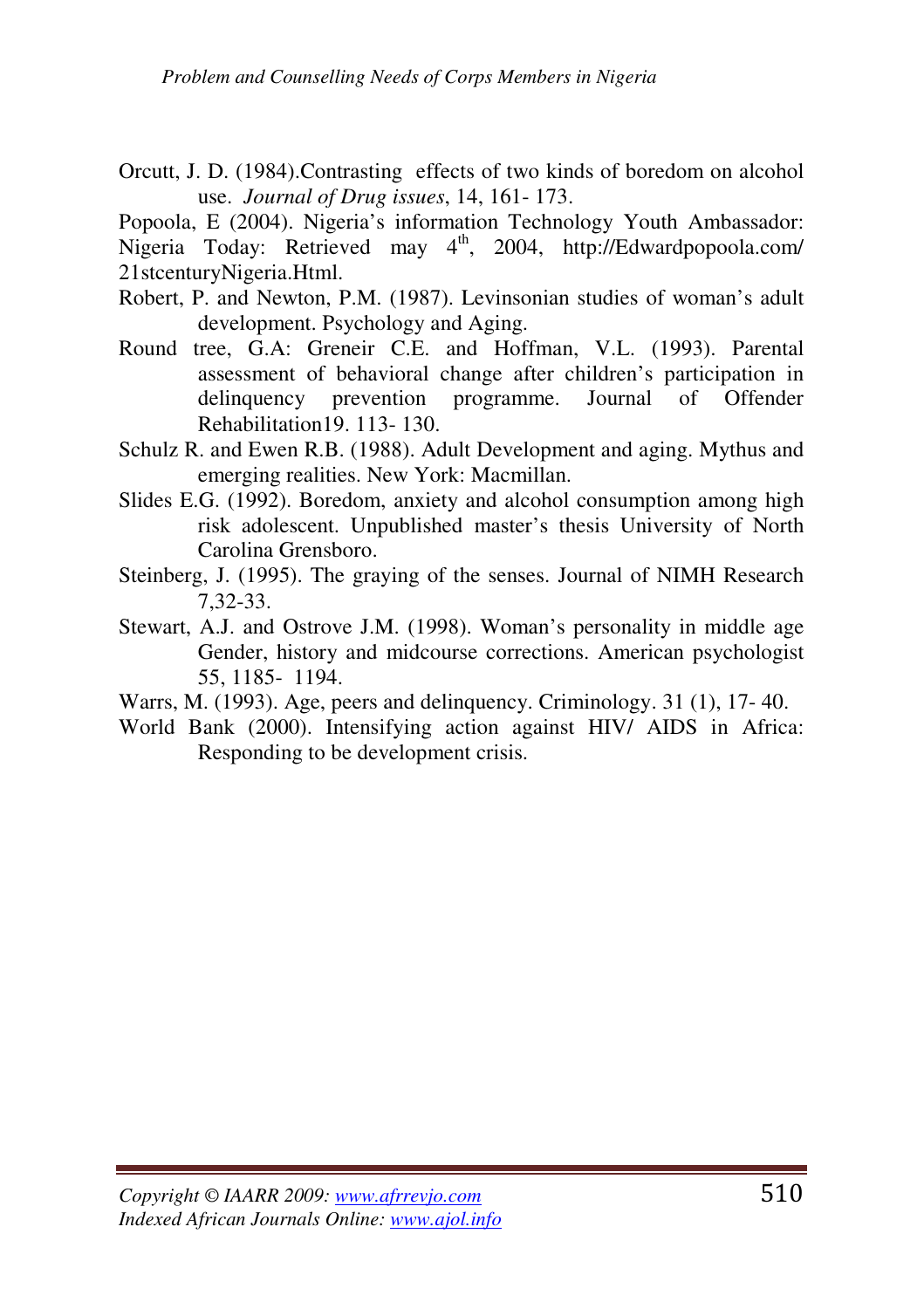| <b>Stages</b> | <b>Stage of life</b> | Period                                                    | <b>Tasks</b>                                                                                          |  |  |
|---------------|----------------------|-----------------------------------------------------------|-------------------------------------------------------------------------------------------------------|--|--|
| One           | Infant               | Trust versus mistrust                                     | To develop a sense of trust to<br>oneself, and the others                                             |  |  |
| Two           | Early childhood      | Autonomy versus shame and<br>doubt                        | To develop sense of autonomy                                                                          |  |  |
| Three         | The preschool age    | Initiative versus Guilt                                   | To<br>establish<br>of<br>a<br>sense<br>competence and initiative                                      |  |  |
| Four          | The School age       | Industry versus inferiority                               | To achieve a sense of industry                                                                        |  |  |
| Five          | Adolescence          | Identity<br>identity<br>versus<br>diffusion               | To develop a personal identity                                                                        |  |  |
| <b>Six</b>    | Young Adulthood      | Intimacy versus isolation                                 | form<br>intimate<br>Ability<br>to<br>relationship<br>and<br>have<br>to<br>confidence in one's ability |  |  |
| Seven         | Middle Age           | Generality<br>self-<br>versus<br>Absorption or stagnation | To develop a sense of creating<br>through a career, family, leisure-<br>time activities.              |  |  |
| Eight         | Later life           | Integrity versus despair                                  | Ability to live productive and<br>worthwhile lives                                                    |  |  |

Table 1: Erikson's Eight life psychological stages of life

Table 2: Mean Scores and Rankings of Problems among Youth Corps **Members** 

| Problem       | Mean | Rank            |
|---------------|------|-----------------|
| Psychological | 9.1  | 1 st            |
| Financial     | 8.7  | $2^{nd}$        |
| Religious     | 8.1  | $2^{\text{rd}}$ |
| Social        | 6.3  | ⊿tn             |
| Health        | 5.4  | 5th             |

Table 3: Mean Scores and Rankings of Counseling needs of Youth Corps **Members** 

| Counseling needs | Mean | Rank                 |
|------------------|------|----------------------|
| Psychological    | 18.2 | $1$ st+              |
| Financial        | 17.7 | 2 <sup>nd</sup>      |
| Religious        | 16.2 | $2^{\text{rd}}$      |
| Social           | 14.9 | 4 <sup>th</sup>      |
| Health           | 12.9 | $\leq$ <sup>th</sup> |

*Copyright © IAARR 2009: www.afrrevjo.com* 511 *Indexed African Journals Online: www.ajol.info*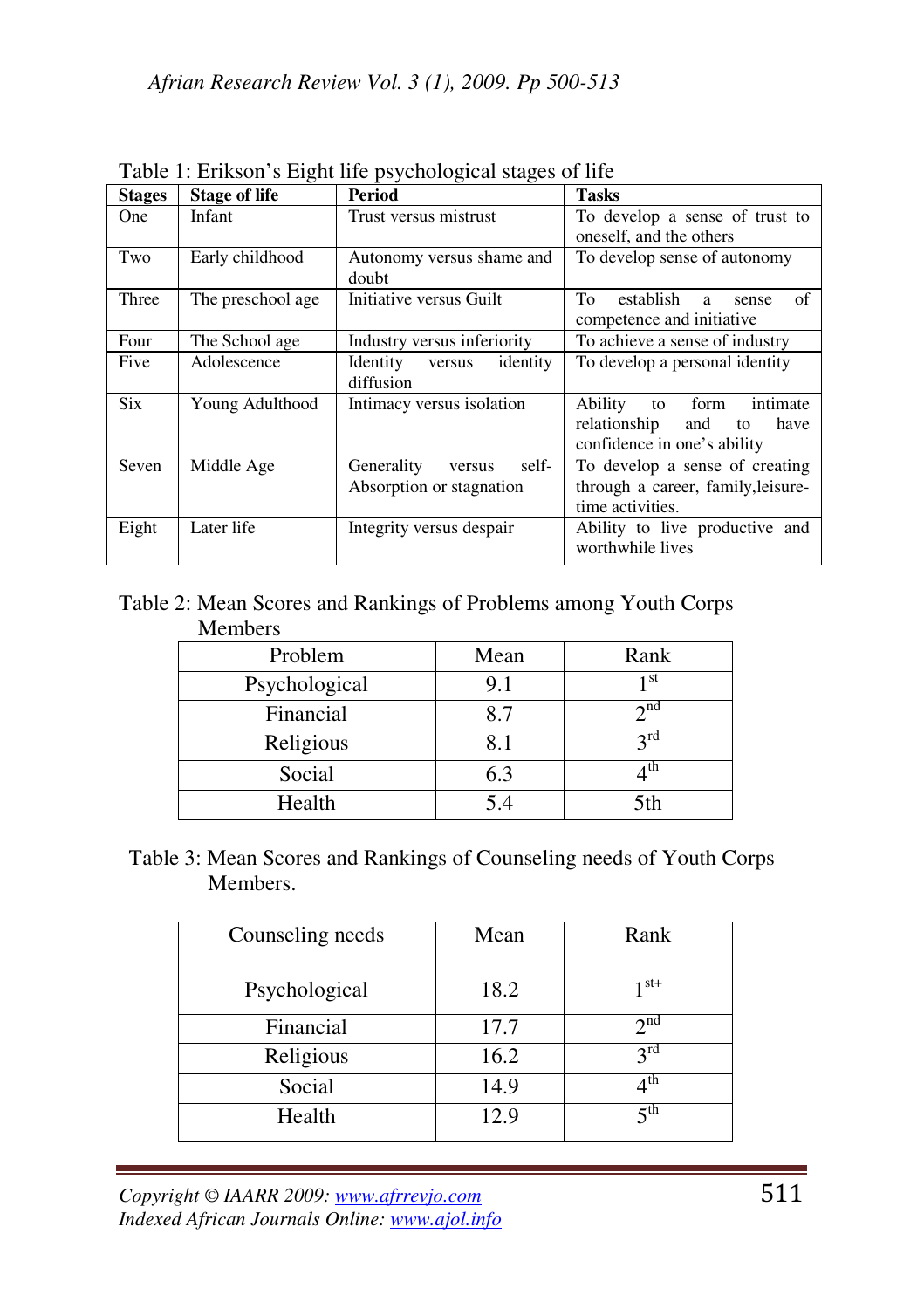Table 4: Means, Standard Deviations and t-value of problems of male and female youth corps members

| <b>Sex</b> |    |         | <b>SD</b> | df | Cal. t-value | Critical t-value |
|------------|----|---------|-----------|----|--------------|------------------|
| Male       | 39 | 38.5385 | 8.3504    |    |              |                  |
| Female     | 61 | 37.0328 | 6.5624    | 98 | 1.01         | 2.00<br>NS)      |

NS= Not Significance at 0.05 level.

Table 5: Means, Standard Deviation and t-value of Counseling needs of male and female corps members.

| <b>Sex</b> | N  | $\mathbf X$ | <b>SD</b> | df | Cal. t-value | Critical t-<br>value |
|------------|----|-------------|-----------|----|--------------|----------------------|
|            |    |             |           |    |              |                      |
| Male       | 39 | 78.6154     | 12.0276   |    |              |                      |
|            |    |             |           | 98 | $-0.25$      | 2.00                 |
|            |    |             |           |    | (NS)         |                      |
| Female     | 61 | 79.1803     | 10.6701   |    |              |                      |
|            |    |             |           |    |              |                      |

NB: NS = Not Significant at 0.05 Level

| Table 6: ANOVA Summary Table Showing the results of differences in the |  |  |  |
|------------------------------------------------------------------------|--|--|--|
| problems of youth corps members of different age groups                |  |  |  |

| Source    | Df | Sum of   | Means  | Cal f-  | Critical f- |
|-----------|----|----------|--------|---------|-------------|
|           |    | square   | square | value   | value       |
| Model     |    | 65.812   | 21.937 |         |             |
| Error     | 96 | 5221.748 | 54.393 |         |             |
| corrected |    |          |        | 40 (NS) | 2.37        |
| Total     | 99 | 5287.560 |        |         |             |

NB: NS= Not Significant at 0.05 level